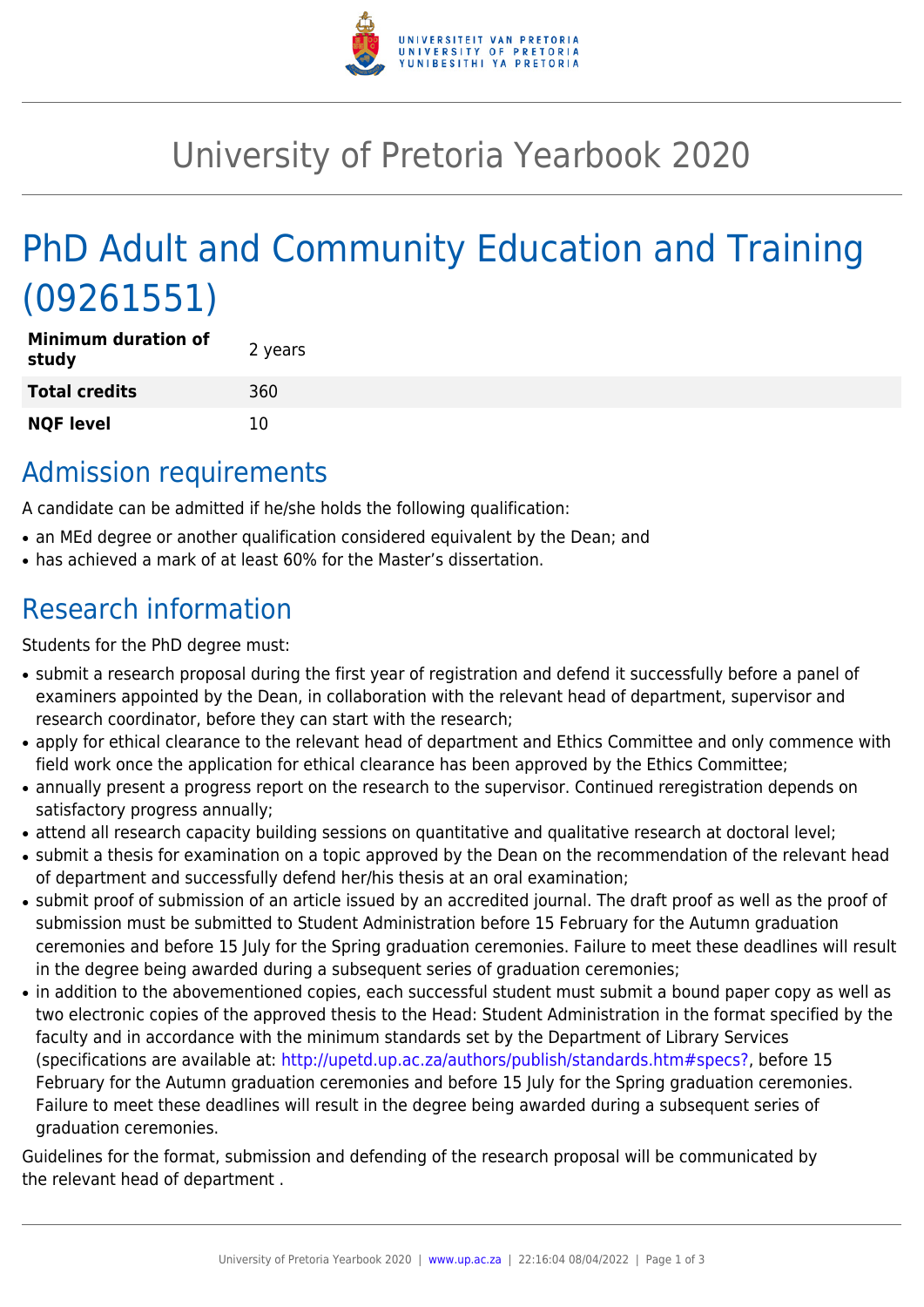

## Curriculum: Year 1

**Minimum credits: 360**

#### **Core modules**

#### **Thesis: Adult and community education and training 990 (ACT 990)**

| <b>Module credits</b>         | 360.00                         |
|-------------------------------|--------------------------------|
| <b>Prerequisites</b>          | No prerequisites.              |
| Language of tuition           | Module is presented in English |
| <b>Department</b>             | Humanities Education           |
| <b>Period of presentation</b> | Year                           |